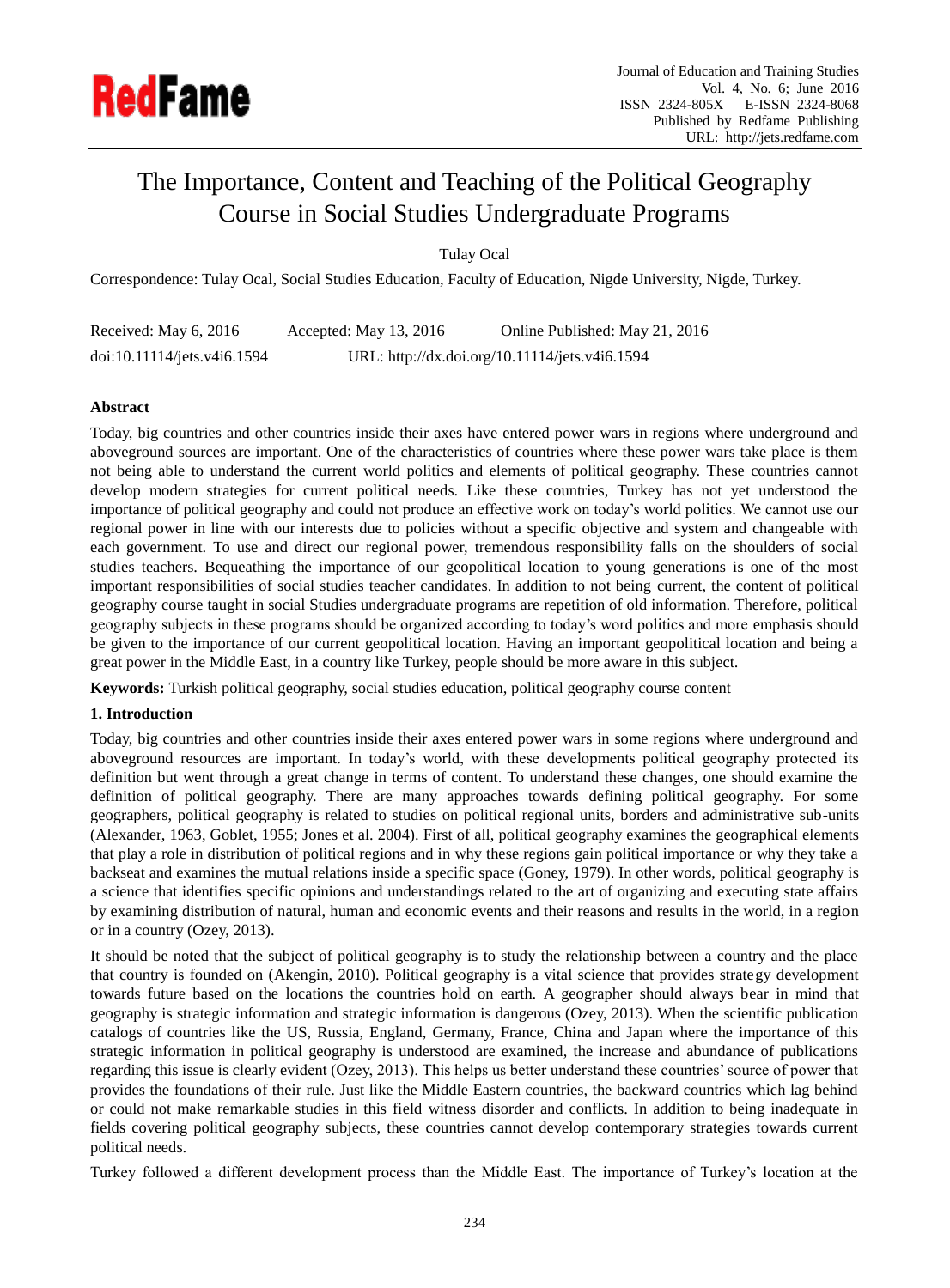continental level is well known. Turkey is one of the three countries that has land on two continents. These three countries are Russia, Turkey and Egypt. Turkey has land on two continents. Also, Turkey is at the junction of three continents. Geopolitically, Turkey is the hinge of the World Island, i.e. the central land between Asia, Europe and Africa. Turkey is both the lock and key of this hinge (Ilhan, 1989). In this respect, Ramsay presented this fact in the best way by writing this about the Anatolian Peninsula: "Since the beginning of history, the Anatolian Peninsula became the war zone of East and West; the religion, art and civilization of the East passed to Greece from this bridge; the later developed Greek Civilization used this bridge to return back to conquer and captivate the East through Alexander the Great and to change Asia to the heart of India" (Ramsay, 1963). This geography where the East and West continuously came face to face provoked the greed of its distant and near neighbors and became an area where political conflicts with various interests continued. The countries and civilizations founded here got stronger with the features specific to the Anatolian geography but at the same time they invited negative factors that wore out and shook their existing powers. When the events that swept the Ottoman Empire and later the Turkish republic especially since the 18th century are examined, it is evident how much Turkey's geographical location positively and negatively affected its history (Gunel, 2004).

As for today, with the opportunities given by its geographical location and today's geopolitical conditions, Turkey is one of the countries that has the most political options at the global and regional level. In addition to Turkey's physical characteristics, its unique human characteristics are also the reason why it is the country with the most political options (Ilhan, 2000; http://www.tasam.org). With all its characteristics, Turkey is a border country and has to take measures appropriate to this characteristic's concerns. Every country with a place, purpose and value at the world geography level and every country that is affected by problems at this level will consider dominating Turkey. Since Turkey has an important place in all the problems the countries face in the region, these countries will attempt to influence Turkey. Their attempts to influence Turkey cause threats. Our important geographical power also stores every kind of threat and raises our sensitivity (Ilhan, 1989). Knowing our country's geographical characteristics and its geopolitical position in-depth is effective in raising this sensitivity. Geography and its sub-branch, political geography, are the only sciences that ensure our specialization in these subjects and provides information. For this reason, in Turkey, it is important to know the developmental process of Geography and Political Geography and the developmental phases of teaching these subjects.

As an independent unit, academic geography in Turkey has been continuing its existence under the German (the first foreign faculty member was a German named Erich Obst who worked between 1915-1920 in Istanbul) and French influences with literary and geographical inspirations since 1915 and especially since the Geography Department was founded in Istanbul University. In 1909, Faik Sabri (Duran), an extraordinary man, was sent first to Loius Le-Grand to follow Monsieur Fallex's classes and later sent to Sorbonne to follow L. Gallois and Monsieur Fallex's classes. Similarly, examining the first articles published in the Journal of Darulfunun Faculty of Arts (Darulfunun Edebiyat Fakultesi Dergisi) will help to review the historical order and the common assessments again. Published between the years 1916-1933, this striking journal included articles on geography starting from its second issue. The journal surprisingly gave weight to geographical studies between the years 1927-1932 and comprehensive translations of A. Demangeon were made. In addition to Demangeon, during these first years when geography was being structured R. Blanchard (1925) was another important person who was mentioned and cited frequently. Furthermore, a study on Théodore Lefebvre who at the end of 1925 came to give lectures at Istanbul University, not to Galatasaray High School like the Annales de Géographie Journal claimed in 1947 would have been beneficial. The articles Lefebvre sent to Annales de Géographie journal on contemporary Turkey are still cited. In addition to all of these, understanding the important role the German geographers played points to the necessity of examining this role in-depth. These German geographers taught at Ankara University's Department of Geography during the Second Word War and Hebert Louis was the one who stood out. With all names mentioned above, holding the Turkish Geography Conference for the first time in 1941 and starting to publish the Turkish Geography Journal in 1943 have a place in the institutionalization of republican geography in the capital, Ankara. Only a draft of an unfinished research project, after this short historical reminder, the question of why this imperative change took place can be asked. According to our point of view, the problem arises from the difficulty of emergence and acceptance of geographical studies in Turkey, the inner structure of the discipline and the weak position the department holds in universities. First, it should be remembered that when compared with France, the resources allocated to research are being reduced, our colleagues working in state universities work with low salaries and can only do research after long working hours. Furthermore, as in many other countries, in Turkey geography is a discipline where geography teachers are trained for high schools. Out of the 29 aforementioned geography departments, 10 of them are clearly for teacher training (department of Geography Education) (Yavan & Acar, 2012).

The developmental phase of Political Geography in Geography started after the developments in the world. The first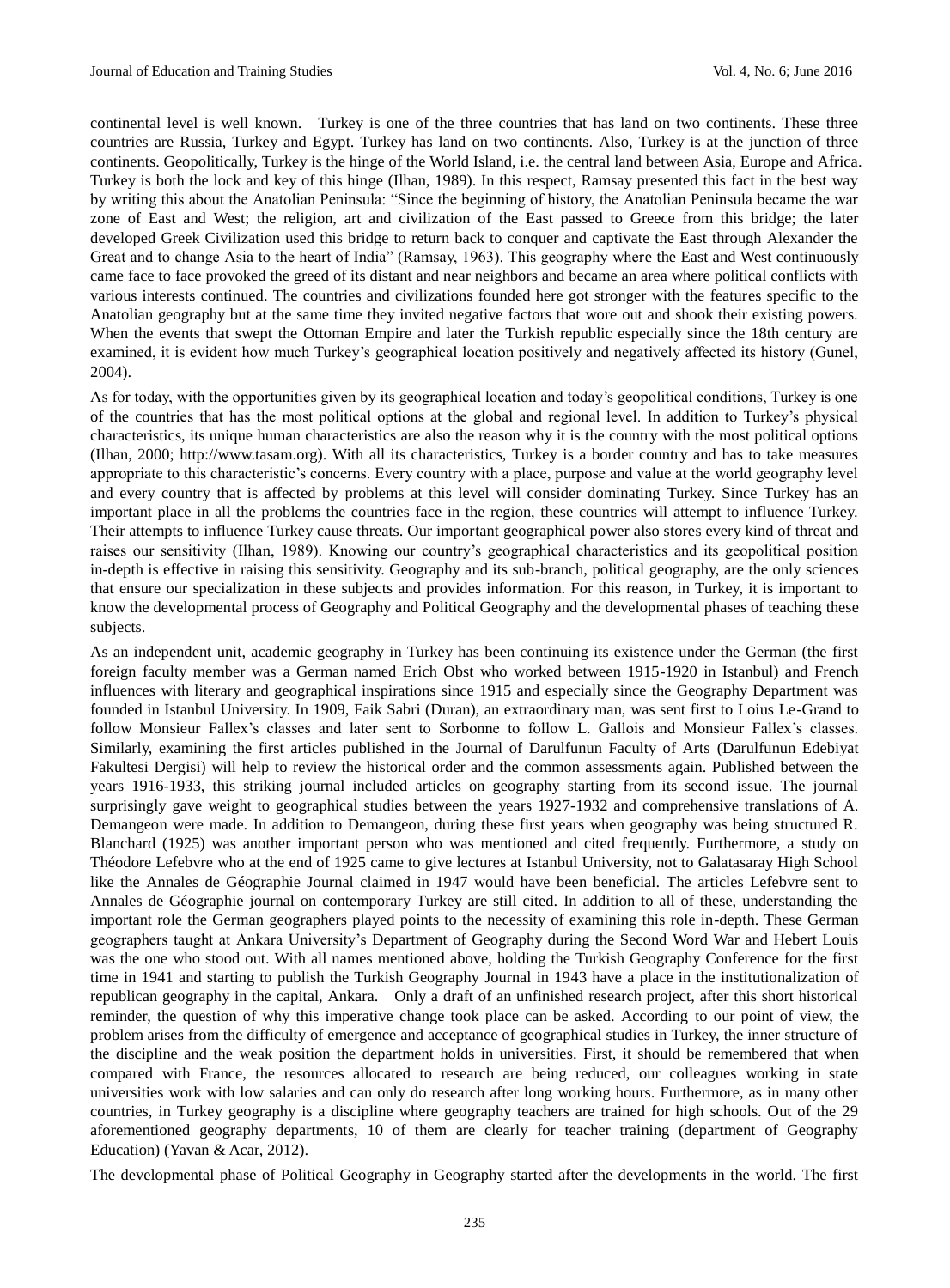book on political geography published is Suha Goney's Political Geography that was published in 1979. In this book, the historical developments about the political geography concept were discussed but also the effects of physical geography on the formation of political geography were explained in detail. In Kamil Gunel's book, Political Power of Geography, static factors, area, shape, borders and locations were analyzed by using examples from different countries. Also, the political geography characteristics arising from Turkey's location were presented. In Ramazan Ozey's Political Geography, current examples were given by producing outstanding policies from physical, human and economic characteristics shaping political geography and the importance of political geography in world politics were discussed. Also, for a powerful future the book is an important strategic reference for Turkish people because of the Turkish Dominance Theory developed by the writer and the geopolitical theories analyzed. In addition, there is satisfying information on international organizations. Ramazan Ozay has many other works on political geography. In recent years, I. Yasar Hacisalihoglu, Servet Karabag, Hamza Akengin and Hayati Doganay published works on political geography (Arıbas, 2007). In recent years, also, Taskın Deniz has been working on Middle East and Turkey's political geography and Muazzez Harunogullari on energy resources and political geography.

In an information society, it is vital for individuals to learn subjects on political geography. Other than geography and social studies education departments, these subjects can be taught in many other departments under two courses: Geography of Countries and Political Geography (Aribas, 2007). Political Geography as a course is only taught in Faculties of Political Science and International relations. This causes political geography to only be limited with academic circles. Social Studies Education programs in faculties of education are bridges that pass information to the people. Thus, with this program political geography will not be limited to the academic circles but will spread to a wider audience. Teaching political geography is an important milestone in the construction of a conscious society. The courses taught at education faculties' social studies education departments, history and geography courses dominate the programs. When the concepts of social sciences, history and geography are examined, it is seen that they are all closely related. Social sciences, a wider concept including history and geography, aim to systematically examine people, the relationships between people, people and society , people and objects and aim to present information based on scientific methods (Demircioglu, 2005). Social studies is a study area that aims to prepare critical thinking and skillful democratic citizens equipped with fundamental democratic values in a global world and aims to study the interaction of people with their physical and social surroundings with an interdisciplinary approach using other sciences' content and methods (Doganay, 2004; Yesilbursa, 2008). The world is made up of various countries' sovereignty territories. The conflicts and wars in the world start from not being able share these sovereignty territories. Political geographers have known for a long time the dependency of countries on each other and their personal initiatives. In this kind of structure, the students must understand the roles they have in the world (Geography for Life, 1994; Davidson, et al. 1998). Social Studies teachers are the ones who will teach this. For this reason, giving the course content and teaching methods of political geography course in social studies education pragrams is of paramount importance.

The political geography subjects of the Geography course in social studies programs include Turkey's neighbors, its relations with its neighbors and the effect of neighboring countries and other powers have on Turkey. These make up the citizenship identity of people. In a person who learns his/her geography, citizenship awareness develops. People feel themselves responsible for the society they live in and fro the environment. In this respect, geography education cannot offer an effective education in our country because a person should know other cultures and countries to have his/her own identity, citizenship awareness and civic consciousness. Today, the geography education given cannot achieve this (Akinoglu, 2006). Included in the geography education, political geography education is of great importance in itself. The purposes of political geography education are to teach the importance of political geography in the past and today, to discuss the effects of political geography's role in world history on empires and countries, to teach the role of physical and human geography that are the subjects of political geography plays in world politics and to teach how great powers use geography and the struggles they have given to have a say in the world.

Today, especially with the new developments the world has become a global village and regional conflicts and wars have increased. These increase the importance teaching political geography subjects in today's world. The students, i.e. future generations, should learn the word political conjuncture and be informed about political geography subjects. Therefore, in this study, the content of the political geography course taught in education faculties' social studies education programs and how they are taught will be examined.

#### *1.1 Study Purpose and Importance*

The purpose of this study is to discuss the position of the political geography course taught in education faculties' social studies education programs. One of the purposes of the political geography course is to train teacher candidates who know their word and their country. In this globalized world, the distances got shortened. An event that happened on one side of the world affects even the other side of the world. A crisis in Africa can affect another country kilometers away. In a fast-changing world, a social studies teacher candidate should not lag behind the developments in the world and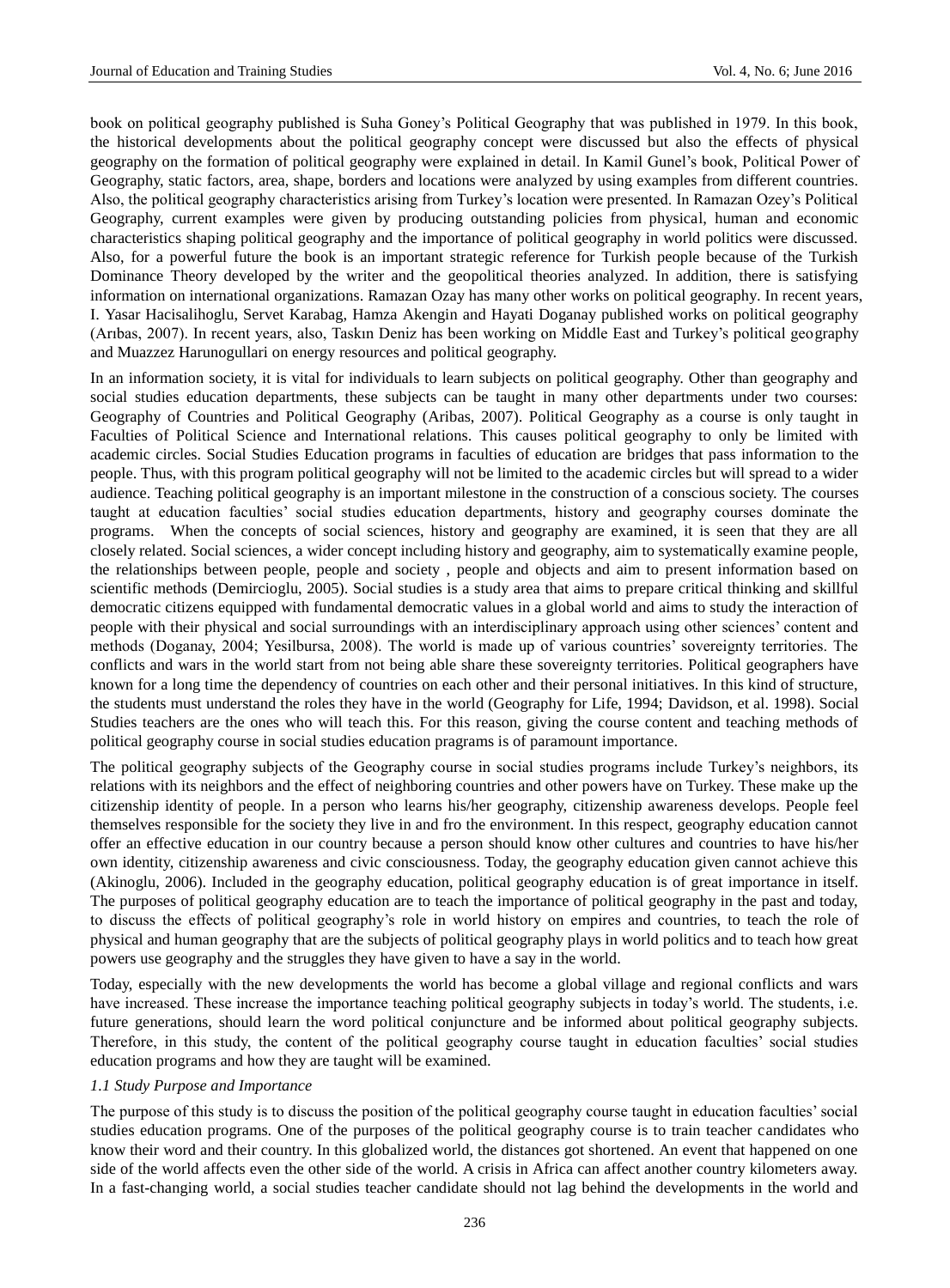should have the capacity to understand and interpret these developments. In order to provide this, the subjects taught in political geography course should be regularly updated and should adapt to the changing world politics. One of the purposes of this study is to examine the currency of subjects taught in political geography. In addition to this, examination of modern teaching techniques and materials that can be used during the teaching of political geography course was another purpose of the study.

#### *1.2 Method*

Survey method, one of the qualitative research methods, was employed in this study. Obtained findings were subjected to descriptive analysis. Written materials regarding the problem and purpose were examined. These materials were examined, interpreted and inferences were made.

#### *1.3 Findings and Comments*

In Turkey, a supreme interuniversity board supervises the universities and determines the course contents of some faculties in universities. To achieve this, a commission made up of experts in their fields is formed. This commission determines and presents the course contents taught in departments. The supreme interuniversity board examines the suggestions, makes the necessary changes and determines the course contents to be taught in Turkish universities. The course content taught in departments of education faculties is also determined in this way.

The content of the political geography course taught in social studies education departments in Turkish universities' education faculties consists of the following:

- 1. Definitions, main opinions on political geography,
- 2. Physical factors in political geography, position, area, borders, landforms, climate, water, lands, natural resources,
- 3. Human factors in political geography, population, culture, military, political and economic communities,
- 4. Political alliances Turkey is a member of, NATO, the EU,
- 5. Middle Eastern countries
- 6. Balkan countries
- 7. Relations with the Caucasian countries
- 8. Turkic countries
- 9. Cross-border waters, straits, continental shelf and the Aegean problem,
- 10. OECD countries

11. Political and economic organizations in the world (http://www.nigde.edu.tr).The political geography course subjects taught in education faculties' social studies education programs do not include the political developments of the recent periods. However, Turkey is a bridge that connects the Mediterranean to the Black Sea and the Balkans, The Caucasus and the Middle East together. Cradle for many different civilizations for centuries, Turkey, a border country, is not only a region that synthesizes the cultures of the East and the West but also is at the center of the Turkish world. Kjellen and Haushofer stress the importance of a country producing enough for its own needs not to be dependent on other countries. Thus, while the country ensures its economic independence, it will also balance its structure. Turkey should not only ensure its national security in terms of military but also should ensure its cultural, social and educational security. It is possible to integrate the subjects Haushofer focusses on such as natural, physical and appropriate borders, cultural borders and appropriate military borders with the example of Turkey. According to Spykman's theory, a country should establish a collective security policy to protect its power balance. This is what Turkey needs to do. In his work titled "Chessboard", Z. Brzezinski divided countries into two: active geostrategic players and geopolitical pivots. He stated that the countries in Group 1 have national ambitions. Therefore, normally classified under Group 2, Turkey can also be classified under Group 1. Allocating fewer budget to education compared to West European countries, Turkey has become the topic of conversation due to the educational reforms it made in recent years. However, Turkey is still trying to establish the educational system and cope with a system that has many problems. Particularly there are problems regarding course programs and contents (http://www.tasam.org.tr). Moreover, in recent years, the political geography course does not include information like the Caucasus, Ukraine, North African countries and Arab countries. This information definitely concerns the world and our country. For example, The Middle East and the North Africa witness the domination struggle of the powerful countries because of their place on the transition routes of important waterways and the existence of rich energy resources like oil and natural gas for the last 150 years. Because of these, these regions do not lose their importance for political geography (Deniz, 2013). The political, military and socio-economic intervention to the Middle East especially in the last 100 years show the importance of the region in every aspect (Deniz, 2012) (Figure 1). The people's movement starting in Tunisia at the end of 2010 can be given as an example to this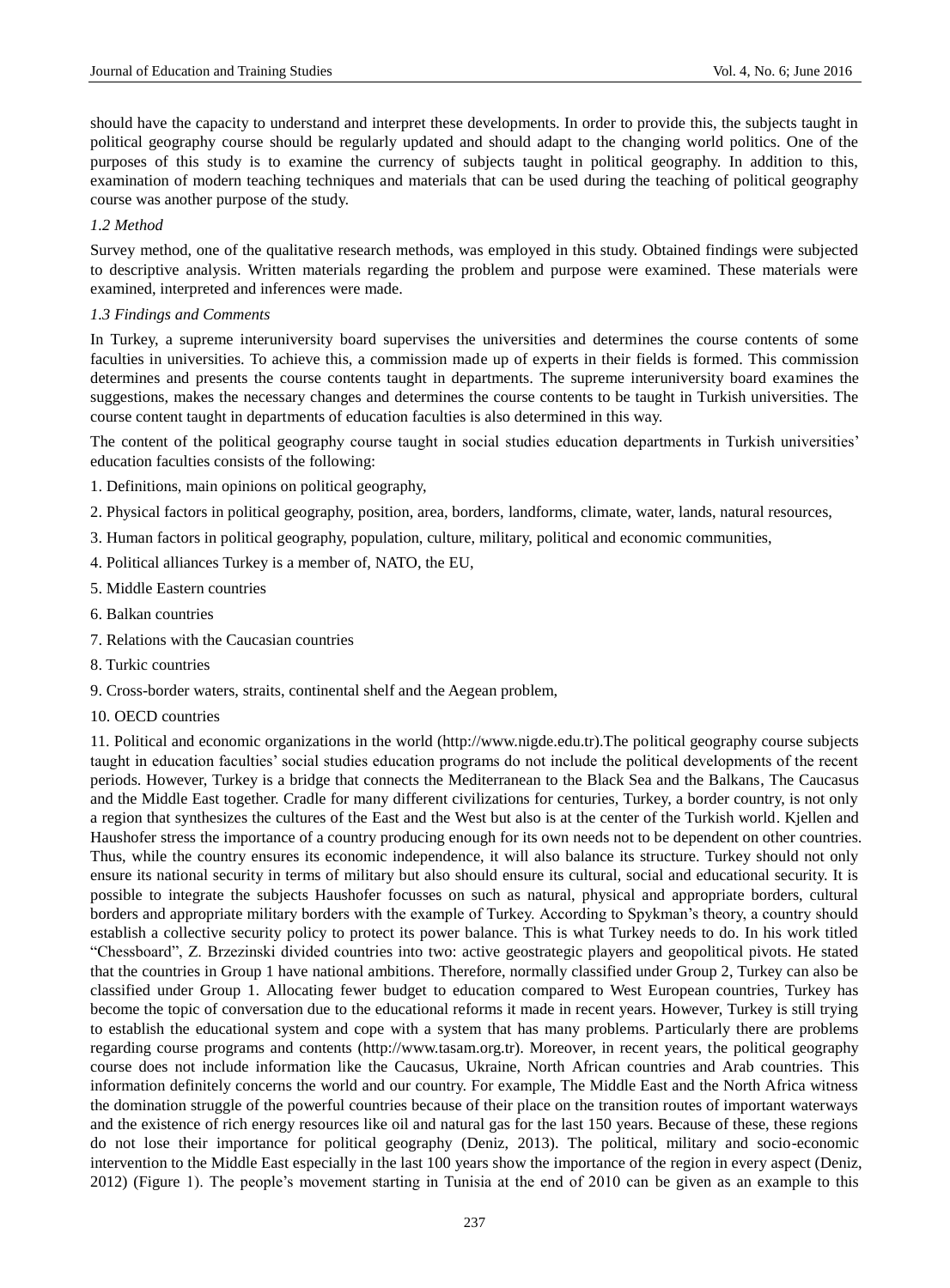intervention. This people's movement ended with the government being overthrown. With a domino effect, these movements spread to Egypt and Libya respectively and the governments were overthrown. By the time 2011, the next stop of people's movements became Syria. The longest and the most violent people's movement occurred in Syria. Because of the regime's violent and fear policies, hundred thousands of people lost their lives and millions of people became refugees (Sen, 2013; https://www.academia.edu).



Figure 1. World's Conflict Regions, One of the Subjects of Political Geography (http://www.pcr.uu.se/digitalAssets/66/66314\_1map14.png).

Like these problems, wars and treaties concerning the future of our country led us to pay many prices in the past. Treaty of Sevres at the end of the Ottoman period, Treaty of Lausanne concerning the Straits at the end of our War of Independence and Hatay becoming a Turkish province after a referendum can be considered as examples. Not to encounter the similar problems in the future, it is extremely important to include the developments happening in the word and the conflicts fought in the neighboring countries into the political geography courses. The social studies teacher candidates should be made aware and informed about these subjects. The religious and sectarian groups were taken into consideration while the Asian, African and Middle Eastern countries' borders were drawn after the First and Second World Wars and the same method is still being used today for new formations. This should be in the political geography course content in detail. While this same tactic is being used especially in underdeveloped and developing countries, these increase day by day. The political geography course should emphasize the effort the powerful countries make to split and separate the countries with important resources. These subjects should have been included in detail in school curriculum. Even though these developments are crucial for Turkey, they are still not included in political geography course taught in social studies education programs. In today's changing world order, it is vital to teach similar subjects to social studies teacher candidates because in a country like Turkey that has geopolitical importance, people should be informed about these subjects. This is possible with teaching the new developments to individuals in today's changing world conditions of this. This can only be achieved by regularly updating the political geography content.

Another problem is that the courses in social studies programs are still mostly taught with traditional methods like lectures and forces memorization. With the transformation of society from an agricultural one to industrial one, teachers avoided rote learning. The new societies need people who can think, search, criticize and discuss, not people who know more. The societies who adapt new methods in teachings were able to come to today's point in science and technology in the last 100 years. However, the countries that are still agricultural and that could not adapt modern education in their schools unfortunately fell under the influence of scientifically and technologically developed countries. In our country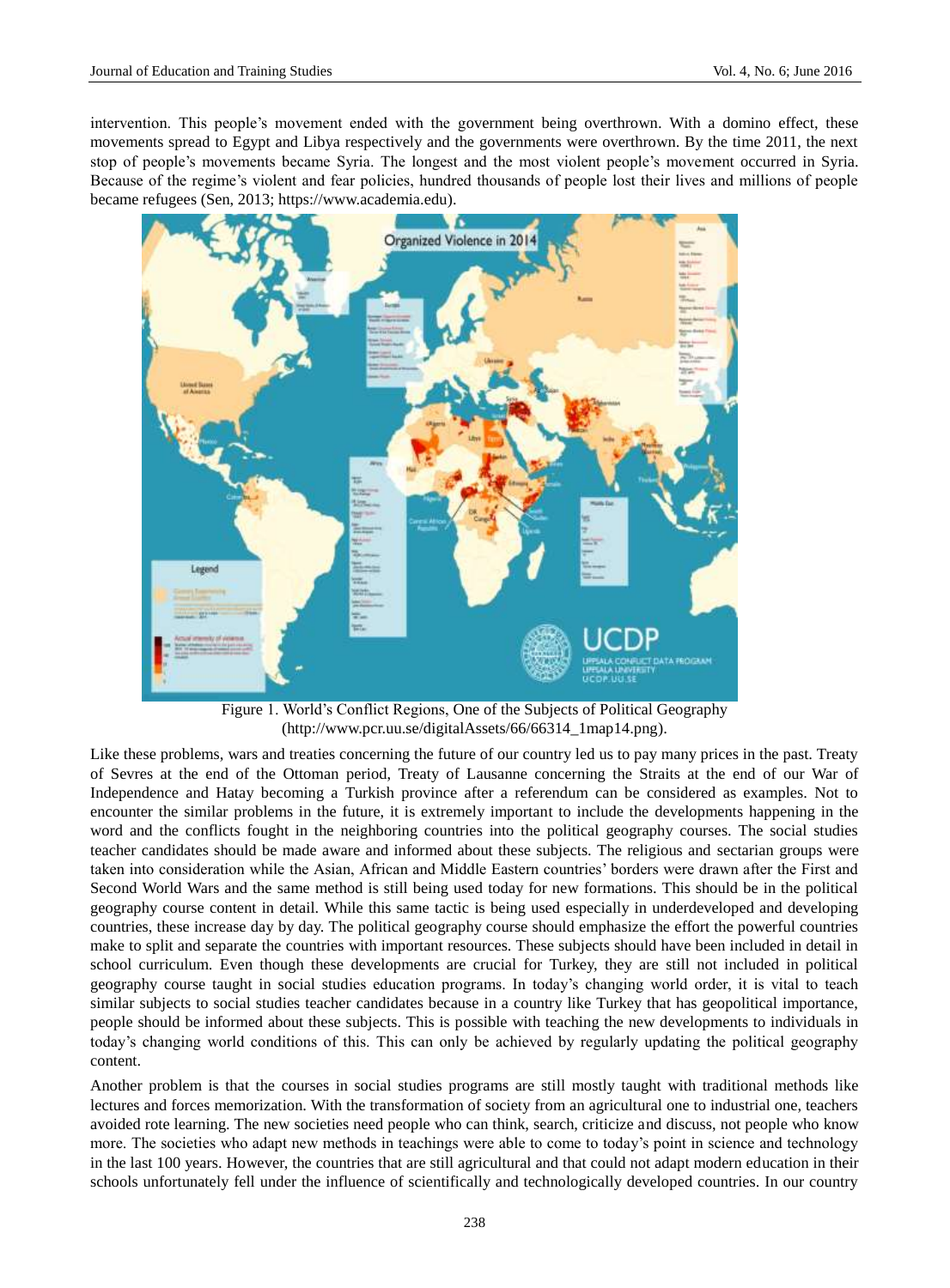there is a more complicated situation in terms of education system (Esme, 2002; Sekin, 2008). In the teaching of political geography education, these traditional methods lost its validity in today's world. These traditional methods also bore the teacher candidates and put candidates off. Thus, student learning becomes difficult. For this reason, more modern teaching methods and techniques should be used in today's conditions.

Today, media is an integral part of the learning process. Therefore, it can be said using media in education can help to achieve academic objectives (Aiex, 1988, Kaya & Cengelci, 2011). In this context, teachers can use documentaries and other visual resources to teach certain subjects. So, documentaries about political events, situations and conflicts can be shown in classrooms. Furthermore, in classrooms where modern teaching techniques are employed, computers, LCD projectors and internet are used as basic technologies. In the teaching of geography which examines the world we live on with all its aspects, compared to other disciplines technology is needed more. For teachers, the use of these technologies has no alternative for development of course materials, activities and methods. For students, the use of these technologies is a great tool to better understand the world they live in through geography (Demirci, Tas & Ozel, 2007, Kaya & Aydin, 2011). Through international news channels can follow the current political developments and the teacher candidates can be asked to interpret these developments. By arousing students' interest, they will pay more attention to class. In addition, teacher candidates can be assigned a country where conflicts happen and they can be asked to provide their opinions. So, discussion method can be used. Thus, teacher candidates can develop new ideas and can look at a certain event from different perspectives.

### **2. Result and Suggestions**

Political geography is a science that is critical for a country's future. In a developing and globalizing world, the teaching political geography is essential for countries. Especially for a country like Turkey that has an important geopolitical location, the teaching of political geography should be given the utmost attention to train citizens who know world geography and Turkey's geography. The content of the political geography courses taught in social studies education programs in Turkish education faculties are determined by the interuniversity supreme board and taught accordingly. Most of the subjects are far from being updated and they should be updated to catch the political developments happening in the world.

Another problem of our country is that we still insist on teaching political geography with traditional teaching methods. Teaching techniques appropriate to the new developments and active learning methods should be used as solutions to this problem. To attract the attention of social studies teacher candidates, visual media, internet and interactive applications can be used and documentaries can be shown. Furthermore, by creating an environment for discussion in the classroom, teacher candidates can exchange ideas and they can be more open to new opinions.

Training social studies teacher candidates who are equipped with political geography subjects and who are aware of the importance of the course is essential to create brighter generations for Turkey's future. The geopolitical location of our country and the bad intentions of foreign countries necessitate us to be educated in political geography subjects. Young generation who keep pace with the developments and innovations in the world are the guarantee of our future. The educated and aware generations are the ones who will take us forward.

#### **Reference**

Aiex, N. K. (1988). *Using film, video, and TV in the classroom.* ERIC (ED300848)

- Akengin, H. (2010). *Siyasi cografya (insan ve mekan yonetimi)*, Pegem Yayinevi, Ankara, 2.
- Akinoglu, O. (2006). Cografya egitimi ve toplum, *Marmara Cografya Dergisi*, *13*, 25-48.
- Alexander, L. (1963). *World political patterns*, Rand McNally, Chicago.

Aribas, K. (2007). *Kuresel cagda siyasi cografya*, Cizgi Yayinevi, Konya, 4-6.

- Davidson, F. M. Leib, J. I. Shelley, M. & Webster, G. R. (1998). Teaching political geography, *National Council for Geographic Education*, Indiana, Pennsylvania, 1-8.
- Demirci, A., Tas, H. I., & Ozel, A. (2007). Turkiye'de ortaogretim cografya derslerinde teknoloji kullanimi. *Marmara Cografya Dergisi*, (15), 37-54.

Demircioglu, I. H. (2005). *Tarih ogretiminde ogrenci merkezli yaklasimlar*, Ankara: Ani Yayincilik.

- Deniz, T. (2012). Mekansal paylasim acisindan Buyuk Ortadogu Projesi ve Turkiye, *Marmara Cografya Dergisi*, Sayi: 26, 147-171.
- Deniz, T. (2013). Arap Bahari ve Turkiye: Siyasi cografya acisindan bir degerlendirme, *Dogu Cografya Dergisi*, *18*(29), 65-78.

Doganay, A. (2004). *Sosyal bilgiler ogretimi, Cemil Ozturk–Dursun Dilek (Ed.), Hayat Bilgisi ve Sosyal Bilgiler*